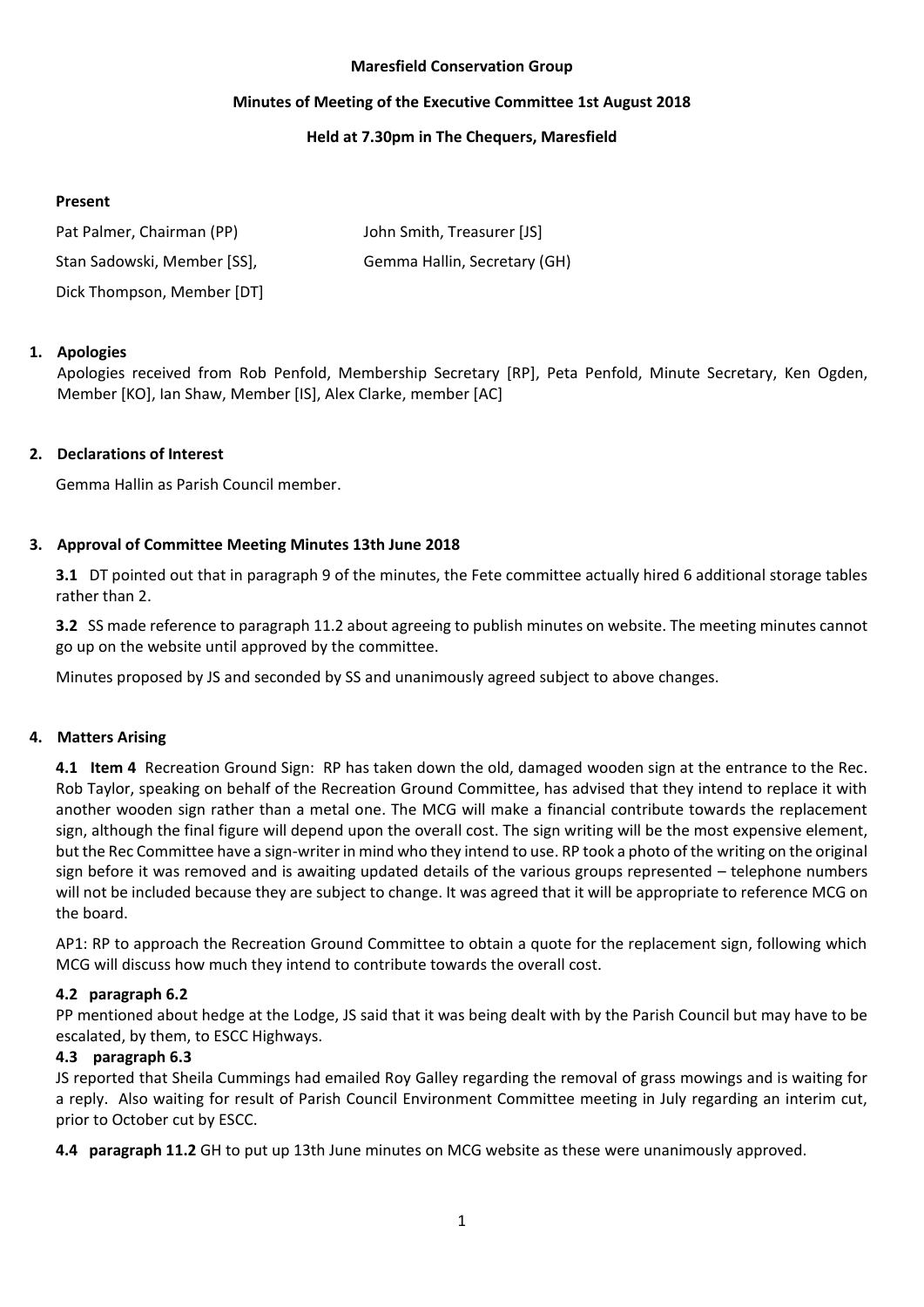# **5. Matters arising from the minutes of AGM 3rd July 2018 which require immediate attention. 5.1 paragraph 6.2**

JS confirmed he has removed the dog lead hanging from the tree.

JS confirmed and he and John Mason will check oak trees in the autumn and replant where necessary as some trees are dying.

## **6. Chairman's Report [PP]** Please see attached

# **7. Secretary report (GH)**

GH has nothing to report.

# **8. Treasurer report**

JS Gave update of accounts. A healthy bank balance is showing in the MCG account. JS will check back on previous minutes to confirm what will happen with the income from Maresfield 1840 booklets once MCG have broken even.

## **9. Petition about speeding traffic in the local lanes**

SS agreed that the MCG doesn't need to formally adopt the petition but it was agreed by all present that MCG will support it. SS will continue campaigning and liaising with Roy Galley, Wealden District Councillor on this matter.

## **10. Website update**

GH & SS will put copy of the committee minutes on the website but only after they have been approved and adopted at the following Committee Meeting.

GH, PP and SS will examine the current website architecture with a view to improving, where necessary, the layout, structure and content.

### **11. Charity Commission**

PP Needs to update the Trustee Eligibility Declaration details with current committee members details.

PP To check whether signatures of each committee member are needed on the declaration.

### **12. BBQ**

SS gave demo of the MCG boards to be displayed at the BBQ.

JS suggested that SS send out email to all committee members to find out what times they can cover the BBQ in terms of MCG representation.

SS to organise time slots with committee members directly.

# **13. Repair to Footpath Fence in Lampool Road, Lampool Cornet**

JS Reported that this fence is in need of repair as parts of it are rotting away. JS has been liaising with East Sussex County Council ESCC but they are being slow to respond to his communications.

If ESCC can't, or won't, fix this fence by a given deadline then JS requested permission from MCG for funds to purchase parts of the fence that need replacing. Cost would be up to £50 maximum, all committee members present agreed to this.

# **14. Repair/Replacement to Finger Post at Chequers Roundabout (SS)**

This post was a bit wobbly, JS has put in a support but all 3 arms of the post have now rotted and are about to disintegrate. JS checked with ESCC as to their involvement. ESCC will not replace like for like.